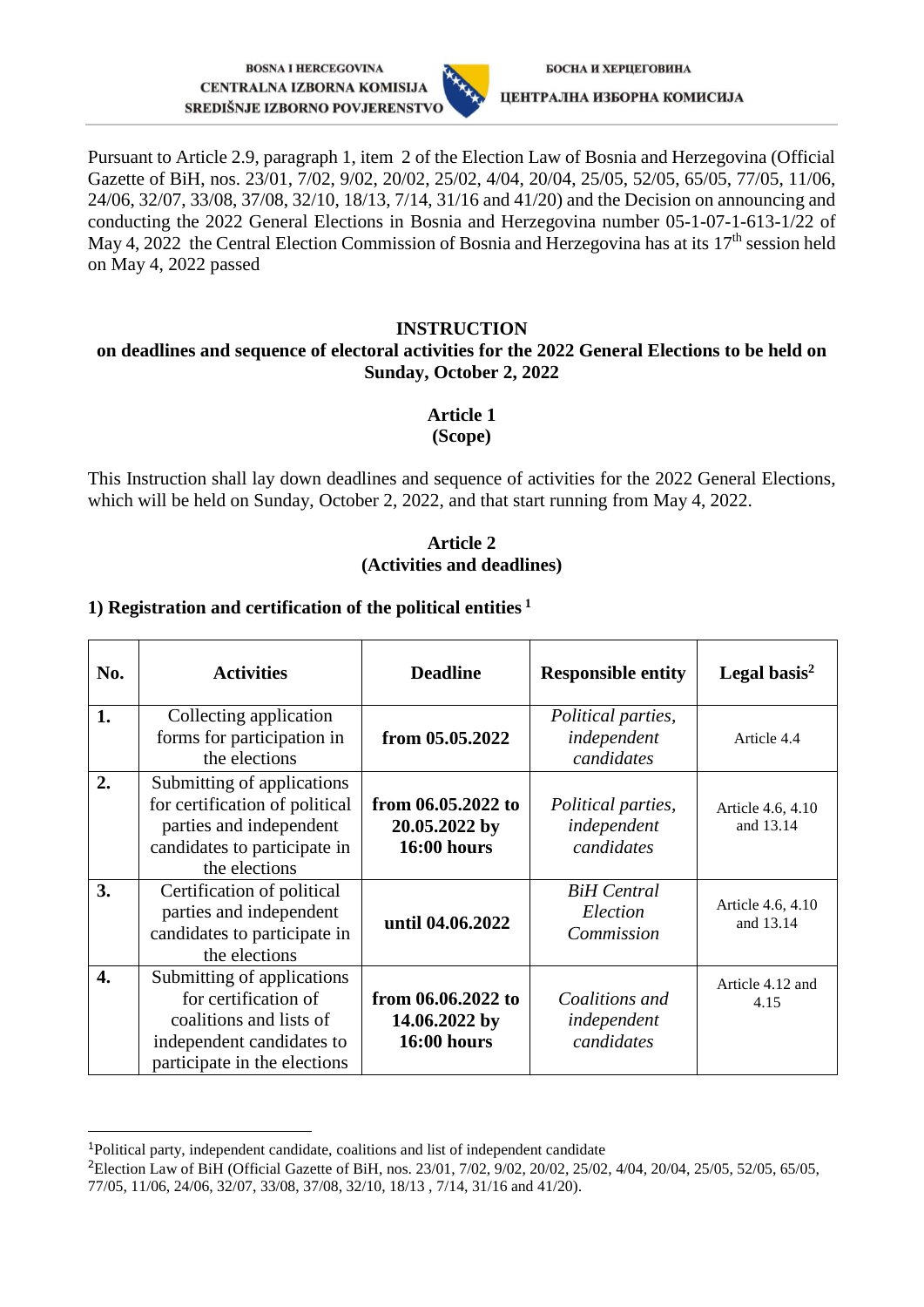|  | Certification of coalitions<br>and lists of independent<br>candidates to participate in<br>the elections | Until 21.06.2022 | <b>BiH</b> Central<br>Election<br>Commission | Article 4.12 and<br>4.15 |
|--|----------------------------------------------------------------------------------------------------------|------------------|----------------------------------------------|--------------------------|
|--|----------------------------------------------------------------------------------------------------------|------------------|----------------------------------------------|--------------------------|

# **2) Submission of candidates' lists**

| No. | <b>Activities</b>                                                                | <b>Deadline</b>                                           | <b>Responsible</b><br>entity                 | <b>Legal</b> basis                            |
|-----|----------------------------------------------------------------------------------|-----------------------------------------------------------|----------------------------------------------|-----------------------------------------------|
| 1.  | Submitting of candidates'<br><i>lists</i>                                        | from 22.06.2022 to<br>04.07.2022 by<br><b>16:00 hours</b> | <i>Political entities</i>                    | Article 4.21<br>paragraph (1)                 |
| 2.  | Final certification of<br>candidates' lists                                      | until 29.07.2022                                          | <b>BiH</b> Central<br>Election<br>Commission | Article 4.21<br>paragraph (2)                 |
| 3.  | Submitting of candidates<br>lists for compensation<br>mandates                   | until 03.08.2022                                          | Political entities                           | Article 4.24<br>$\frac{1}{2}$ paragraph $(1)$ |
| 4.  | Publishing final lists of<br>candidates in official<br>gazettes and in the media | until 18.08.2022                                          | <b>BiH</b> Central<br>Election<br>Commission | Article 4.23<br>$\frac{1}{2}$ paragraph $(1)$ |

# **3) Determining sequence of political entities on the ballots papers**

| No. | <b>Activities</b>                                                                       | <b>Deadline</b>  | <b>Responsible</b><br>entity                 | <b>Legal basis</b> |
|-----|-----------------------------------------------------------------------------------------|------------------|----------------------------------------------|--------------------|
|     | Lottery draw to determine<br>sequence of the political<br>entities on the ballot papers | until 21.07.2022 | <b>BiH</b> Central<br>Election<br>Commission | Article 5.15       |

# **4) Central Voters' Register**

| No. | <b>Activities</b>                                                                                                    | <b>Deadline</b>                        | <b>Responsible</b><br>entity                 | <b>Legal basis</b>                      |
|-----|----------------------------------------------------------------------------------------------------------------------|----------------------------------------|----------------------------------------------|-----------------------------------------|
| 1.  | Update of changes in the<br>records of displaced<br>persons and record of<br>citizens who vote outside<br><b>BiH</b> | by 19.07.2022 at<br><b>24:00 hours</b> | <b>BiH</b> Central<br>Election<br>Commission | Article 3.6<br>paragraph (6)<br>item b) |
| 2.  | Conclusion of the Central<br>Voters' Register                                                                        | 18.08.202.                             | <b>BiH</b> Central<br>Election<br>Commission | Article 3.12 a<br>paragraph $(1)$       |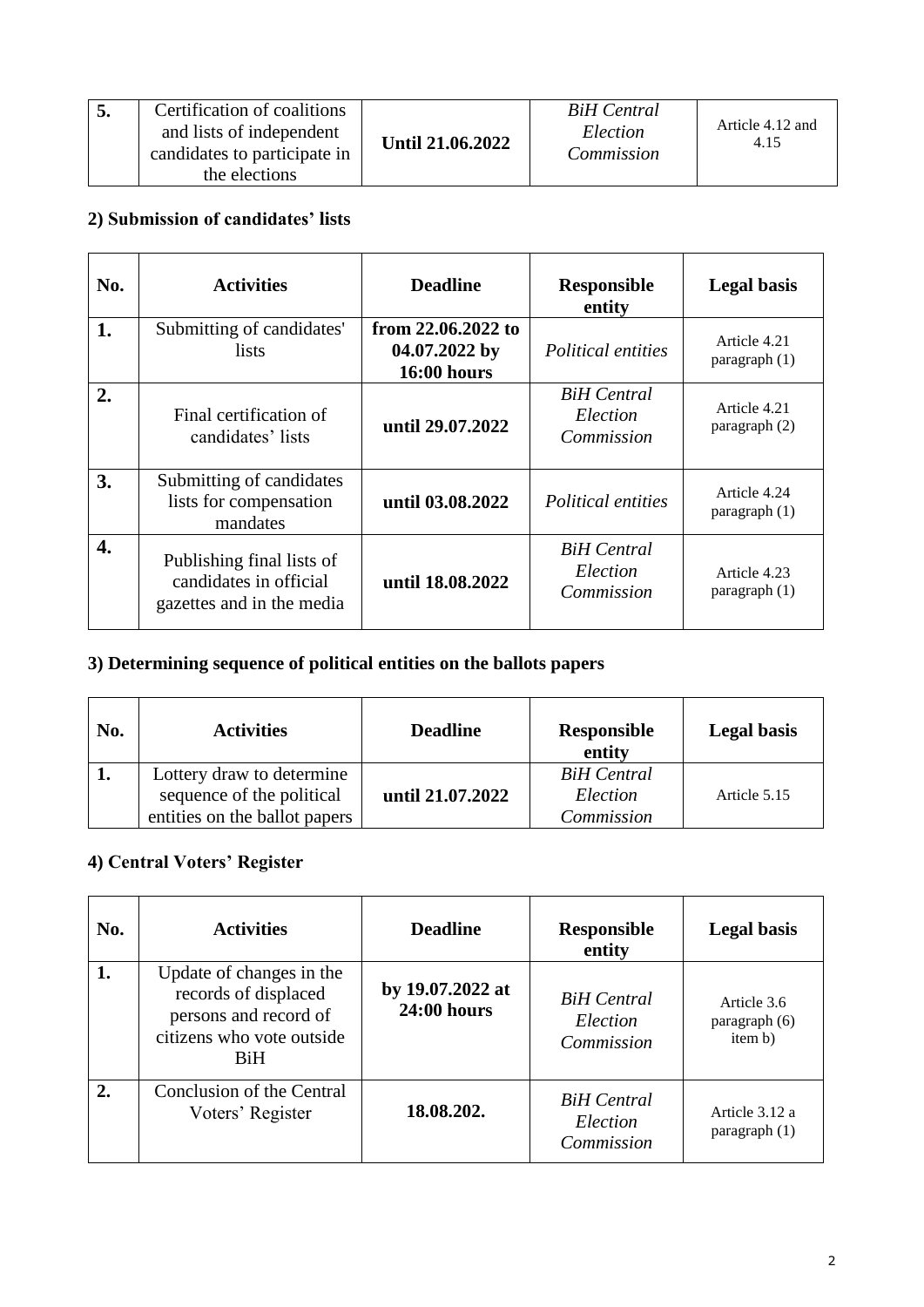| 3. | Announcing the number of<br>voters for each<br>constituency | until 25.08.2022 | BiH Central<br>Election<br>Commission | Article 15.10<br>paragraph(1) |
|----|-------------------------------------------------------------|------------------|---------------------------------------|-------------------------------|
|----|-------------------------------------------------------------|------------------|---------------------------------------|-------------------------------|

### **5) Polling stations**

| No. | <b>Activities</b>                                                         | <b>Deadline</b>             | <b>Responsible</b><br>entity | <b>Legal basis</b>           |
|-----|---------------------------------------------------------------------------|-----------------------------|------------------------------|------------------------------|
| 1.  | Preliminary allocation of                                                 | No later than               | Election                     | Article 5.1                  |
|     | streets to polling stations                                               | 24.07.2022                  | commission $3$               | paragraph (2)                |
| 2.  | Determining polling                                                       | No later than               | Election                     | Article 5.1                  |
|     | stations                                                                  | 29.07.2022                  | commission                   | paragraph (2)                |
| 3.  | Publicizing locations of the<br>polling stations designated<br>for voting | No later than<br>17.09.2022 | Election<br>commission       | Article 5.1<br>paragraph (2) |

# **6) Polling station committees**

| No. | <b>Activities</b>                                    | <b>Deadline</b>                                                       | <b>Responsible</b><br>entity | <b>Legal basis</b>              |
|-----|------------------------------------------------------|-----------------------------------------------------------------------|------------------------------|---------------------------------|
| 1.  | Appointing members of<br>polling station committees  | No later than<br>02.09.2022                                           | Election<br>commission       | Article 2.19<br>paragraph $(3)$ |
| 2.  | Training of members of<br>polling station committees | from 02.09.2022 to<br>25.09.2022<br>exceptionally until<br>30.09.2022 | Election<br>commission       | Article 2.13<br>paragraph (4)   |

## **7) Election commission**

-

| No. | <b>Activities</b>                                               | <b>Deadline</b>                                                                 | <b>Responsible</b><br>entity    | <b>Legal basis</b>               |
|-----|-----------------------------------------------------------------|---------------------------------------------------------------------------------|---------------------------------|----------------------------------|
| 1.  | Paid political advertising                                      | until 02.09.2022                                                                | Politički entities<br>and media | Article 16.12<br>paragraph $(1)$ |
| 2.  | Prohibition on release of<br>results of public opinion<br>polls | from 30.09.2022<br>from 07:00 hours<br>until closing of the<br>polling stations | Media                           | Article 16.10                    |

<sup>&</sup>lt;sup>3</sup> Election commission shall mean all election commissions of basic constituency.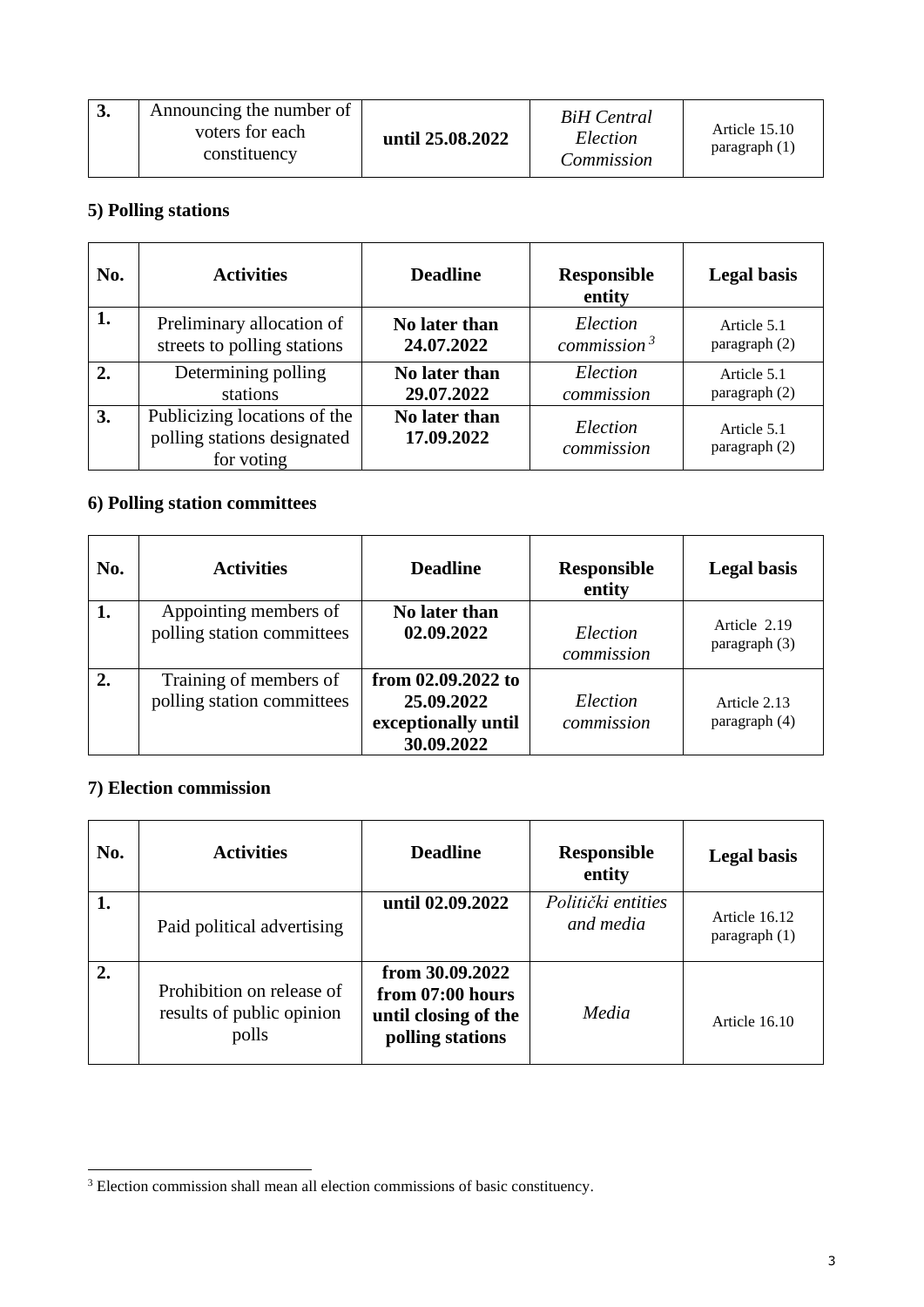| 3. | Prohibition of media<br>coverage of political<br>entities' activities | From 01.10.2022<br>from 07:00 hours<br>until closing of the<br>polling stations   | Media                                   | Article 16.11 |
|----|-----------------------------------------------------------------------|-----------------------------------------------------------------------------------|-----------------------------------------|---------------|
|    | Election silence                                                      | from $01.10.2022$<br>from 07:00 hours<br>until closing of the<br>polling stations | All participants in<br>election process | Article 16.11 |

# **8) Election Day**

| No. | <b>Activities</b>   | <b>Deadline</b>                            | <b>Responsible</b><br>entity            | <b>Legal basis</b>              |
|-----|---------------------|--------------------------------------------|-----------------------------------------|---------------------------------|
|     | <b>Election Day</b> | 02.10.2022 from<br>07:00 to 19:00<br>hours | All participants in<br>election process | Article 1.14<br>paragraph $(1)$ |

# **9) Election results**

| No. | <b>Activities</b>                                                                                         | <b>Deadline</b>                                                                                                                                                                                                                                                               | <b>Responsible</b><br>entity                     | <b>Legal basis</b> |
|-----|-----------------------------------------------------------------------------------------------------------|-------------------------------------------------------------------------------------------------------------------------------------------------------------------------------------------------------------------------------------------------------------------------------|--------------------------------------------------|--------------------|
| 1.  | Public posting of the<br>voting results at the polling<br>station                                         | No later than 12<br>hours after the<br>closing of the<br>polling stations                                                                                                                                                                                                     | President of the<br>polling station<br>committee | Article 5.26       |
| 2.  | Public posting of<br>consolidated summary of<br>election results of voting at<br>the municipal/city level | No later than 12<br>hours after the<br>closing of the<br>polling stations                                                                                                                                                                                                     | Election<br>Commission                           | Article 5.27       |
| 3.  | Publishing preliminary,<br>unofficial and incomplete<br>results of the 2022 General<br>Elections          | a) $02.10.2022$ at<br>$24:00$ hours<br>b) $03.10.2022$ at<br>$12:00$ hours<br>03.10.2022 at<br>$\mathbf{c}$<br><b>19:00 hours</b><br>d) from 04.10. to<br>08.10.2022 at<br>$16:00$ hours<br>from<br>e)<br>09.10.2022<br>until<br>confirmation<br>of results every<br>48 hours | <b>BiH</b> Central<br>Election<br>Commission     | Article 5.29 a     |